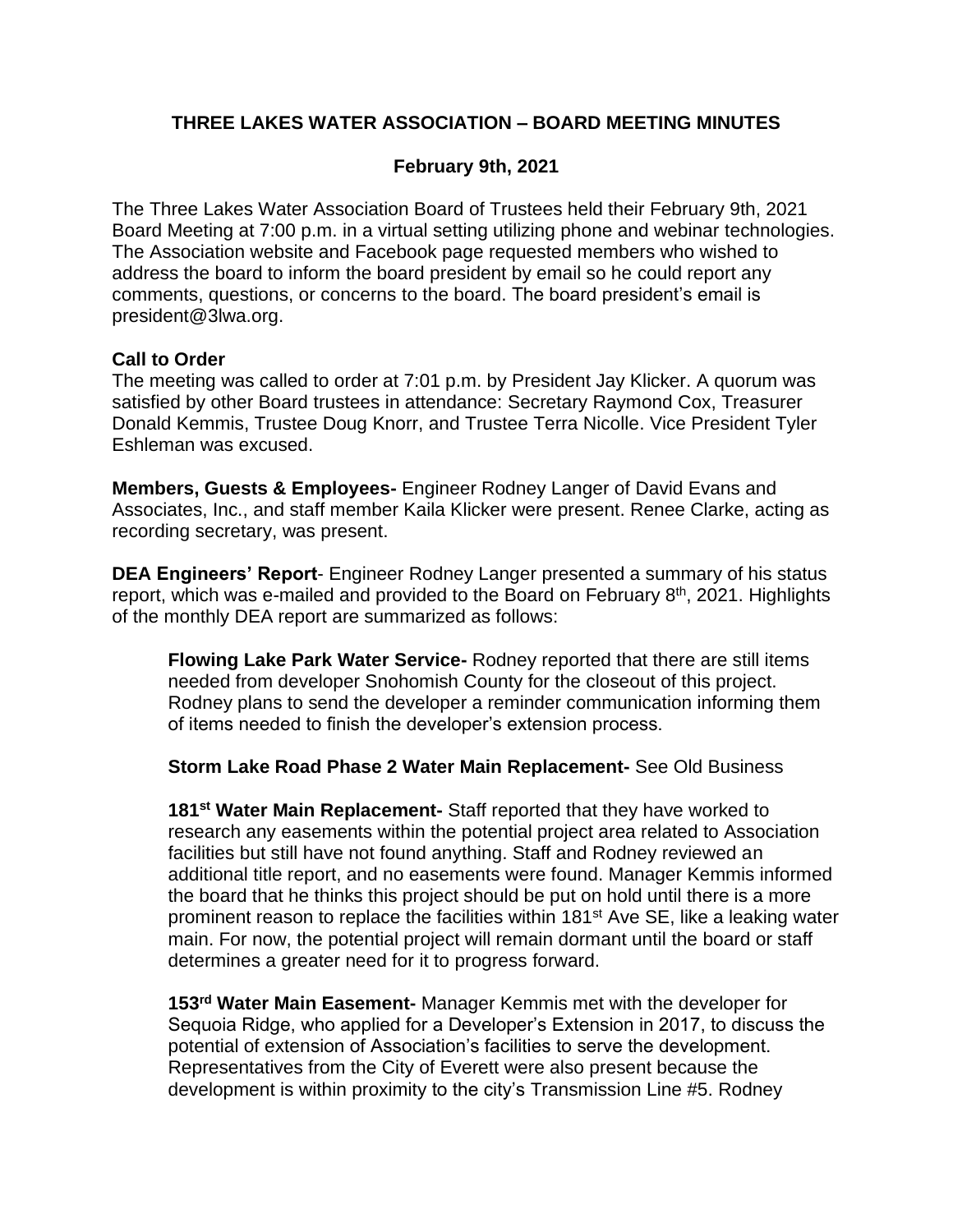reviewed documents provided by the developer and determined that evidence of an easement or County right to use 153<sup>rd</sup> Ave SE past existing Association facilities will be required for a new Developer's Extension. The developer was topically informed of this requirement and that a new Developer's Extension application would be required by the Association should the developer elect to apply. Staff will wait for updates from the developer or City of Everett on the evidence requirement.

# **Manager & Cross Connection Report**

Staff member Kaila Klicker presented a summary of the manager report, which was emailed and provided to the Board on February  $8<sup>th</sup>$ , 2021. Highlights of the monthly manager report are summarized as follows: Manager Kemmis monitored Association facilities on February  $2<sup>nd</sup>$ , 2021 during the installation of a private septic line that crossed the Association's 6" AC water main. Systems Interface, Inc. continues to work with staff to complete contracted items for the Association as part of the Telemetry Upgrade project. Staff is still waiting for and monitoring the Paycheck Protection Program loan forgiveness portal with KeyBank for a simplified forgiveness application. Staff continues to work with KeyBank representatives to understand when the new simplified application will be available. Staff continues to keep track of the Association's Member Assistance Program and communicate with members as part of the program when necessary. As-built files have been provided to staff by DEA as part of the Association's efforts to compile digital files. Staff is working to catalog the as-built files and compile them for future use. The Water Use Efficiency report was submitted to the Department of Health on January 27<sup>th</sup>, 2021, as part of normal annual submittals to DOH.

### **Approval of January 12th Board Meeting Minutes**

*Motion made by Treasurer Donald Kemmis to approve January's Minutes, seconded by Secretary Raymond Cox. The motion passes.*

### **Officers Reports**

**Treasurer Report and Pay Bills-** The financial report was prepared and distributed to the Board summarizing the financial position through February 9<sup>th</sup>, 2021 (attached). Total funds on hand are \$1,468,540.76. One transfer was made for \$55,000.00 to cover the bills from the KeyBank account. Reports were provided for the past month's expenses, prepaid invoices, and payroll summary. Checks were presented to be signed once authorized by the board.

> Current Financial Info General Funds- \$423,064.09 Capital- \$966,585.27 Reserve- \$78,891.40 Total Expenses- \$61,385.58

Monies were transferred to both Standpipe, Pump House, and Mero restricted accounts.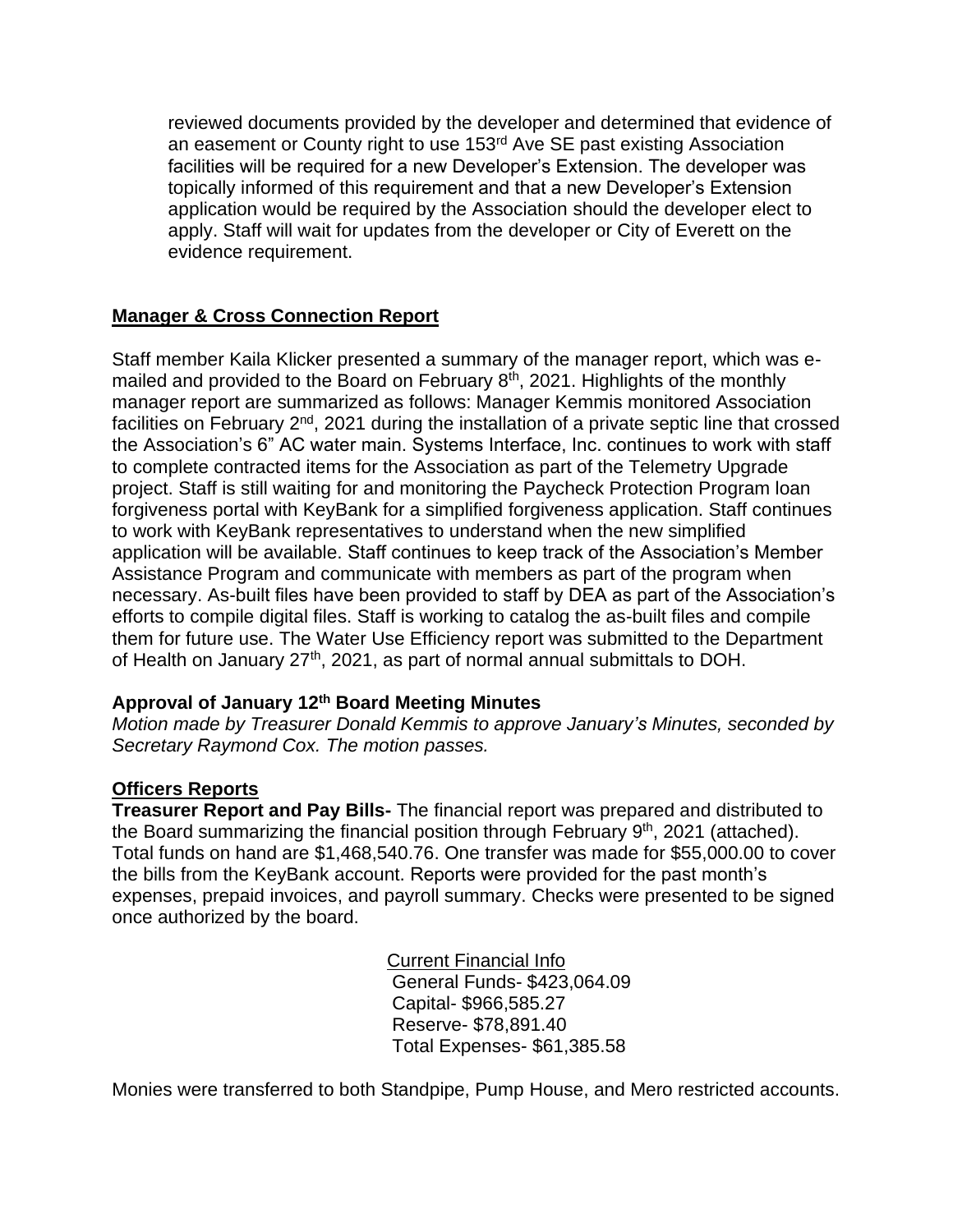*Motion made by Trustee Doug Knorr to approve payment of the bills as presented, seconded by Trustee Terra Nicolle. The motion passes.*

**President-** President Klicker reported that he signed the project agreement and a contract change order for the Storm Lake Road Phase 2 Water Main Replacement project. He also signed share certificates.

**Vice President-** Not present.

**Secretary-** Secretary Cox reported that he signed share certificates and checks for bills due before the February meeting.

#### **Old Business**

**Storm Lake Road Phase 2 Water Main Replacement-** Rodney reported that the contractor submitted pricing information for the work to fill all abandoned water mains. The cost of this work is \$9,560.00. The price was reviewed by staff and President Klicker and determined to be reasonable. Rodney prepared a contract change order to summarize the abandonment work and pricing, and it was signed by the contractor and board president. President Klicker executed the project contract with contractor D&G Backhoe, Inc. for the Association by signing it. A preconstruction meeting was held on January  $22<sup>nd</sup>$ , 2021 with staff, Rodney, and the contractor. The Notice to Proceed letter was issued on January 22<sup>nd</sup>, 2021. Construction on the project is underway and staff is on site to monitor and support the contractor. A scheduled shut down occurred on February  $4<sup>th</sup>$ , 2021 to tie in existing facilities to new water main. Manager Kemmis informed the board that a complaint was filed with Snohomish County Surface Water Management on January 27<sup>th</sup>, 2021. An individual voiced concerns about runoff from the site infiltrating Storm Lake and later a Snohomish County representative came to the site to inform the crew that a complaint had been filed. The complaint was discussed, and the representative agreed that the site runoff was being handled properly. Manager Kemmis promised the representative that he will be watchful and careful about any job site runoff near lakes or other bodies of water.

**February Billing Newsletter-** Staff informed the board that after a request at the last meeting for an increased communication with the membership, staff created a newsletter document to be mailed with February water bills. Staff will report any comments or questions that come from members regarding the content within the newsletter at the next meeting.

**Booster Pump Station #1 Property Investigation-** Manager Kemmis continues to move forward with this project as time allows.